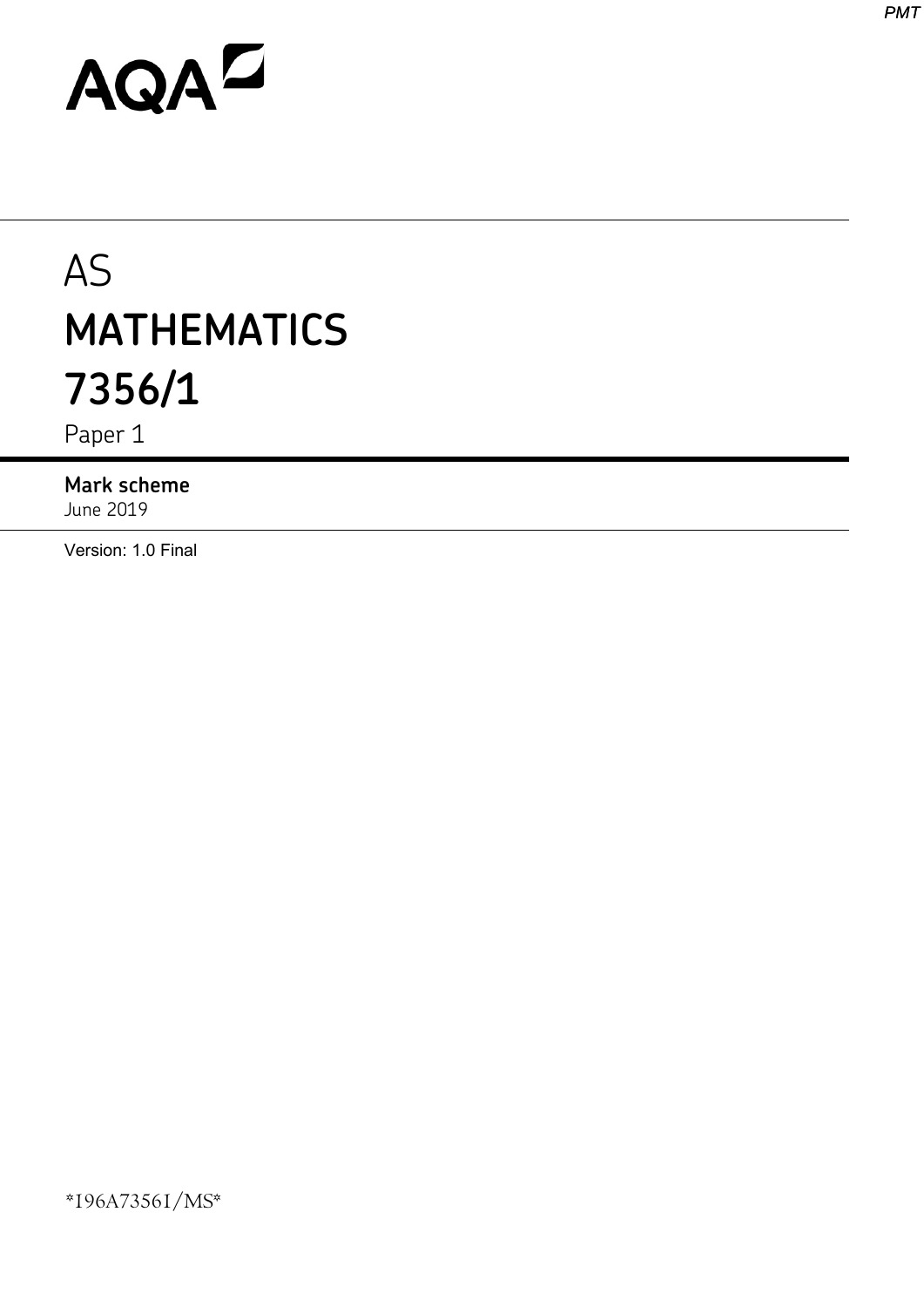*PMT*

Mark schemes are prepared by the Lead Assessment Writer and considered, together with the relevant questions, by a panel of subject teachers. This mark scheme includes any amendments made at the standardisation events which all associates participate in and is the scheme which was used by them in this examination. The standardisation process ensures that the mark scheme covers the students' responses to questions and that every associate understands and applies it in the same correct way. As preparation for standardisation each associate analyses a number of students' scripts. Alternative answers not already covered by the mark scheme are discussed and legislated for. If, after the standardisation process, associates encounter unusual answers which have not been raised they are required to refer these to the Lead Examiner.

It must be stressed that a mark scheme is a working document, in many cases further developed and expanded on the basis of students' reactions to a particular paper. Assumptions about future mark schemes on the basis of one year's document should be avoided; whilst the guiding principles of assessment remain constant, details will change, depending on the content of a particular examination paper.

Further copies of this mark scheme are available from aqa.org.uk

Copyright © 2019 AQA and its licensors. All rights reserved.

AQA retains the copyright on all its publications. However, registered schools/colleges for AQA are permitted to copy material from this booklet for their own internal use, with the following important exception: AQA cannot give permission to schools/colleges to photocopy any material that is acknowledged to a third party even for internal use within the centre.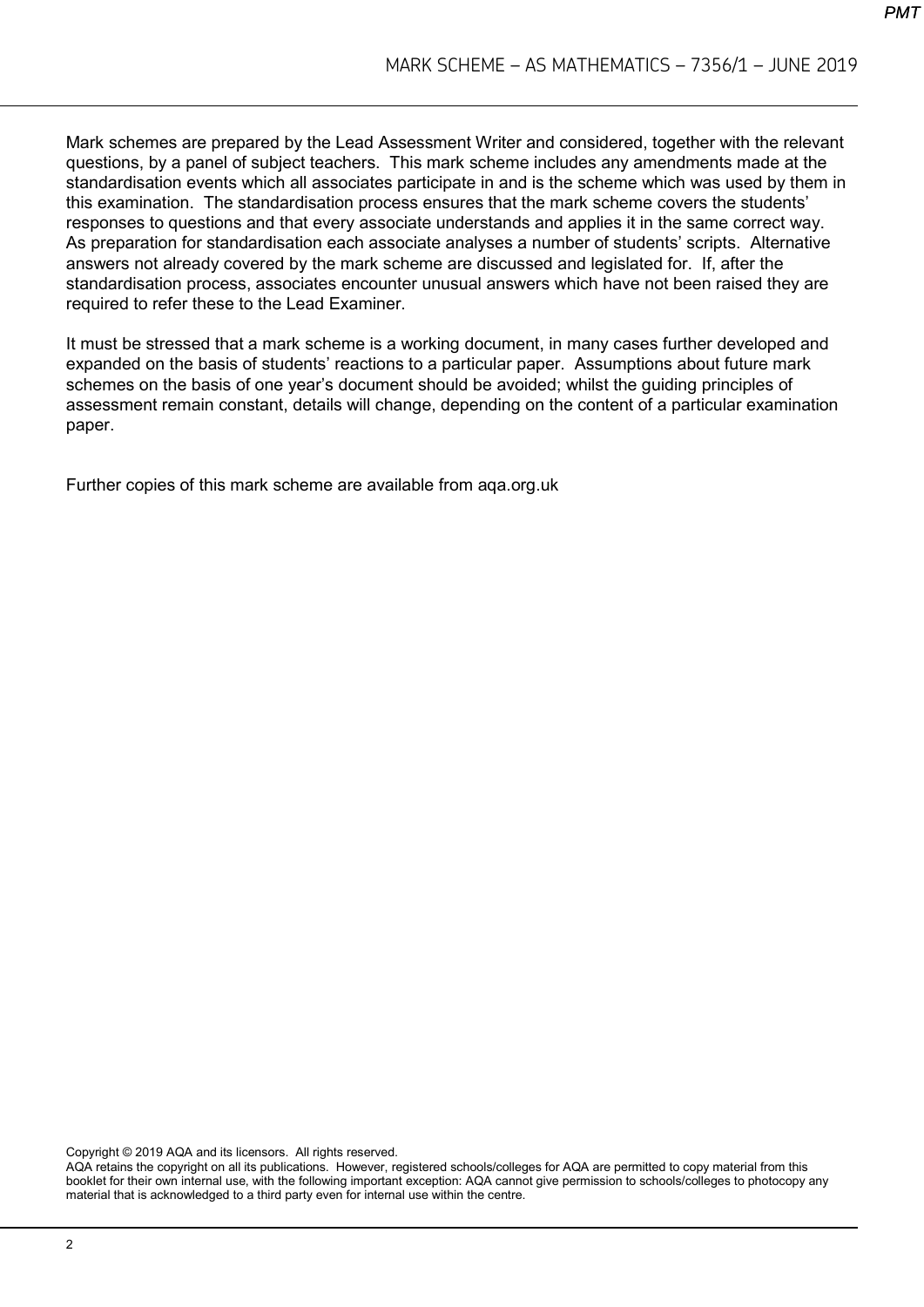# **Mark scheme instructions to examiners**

# **General**

The mark scheme for each question shows:

- the marks available for each part of the question
- the total marks available for the question
- marking instructions that indicate when marks should be awarded or withheld including the principle on which each mark is awarded. Information is included to help the examiner make his or her judgement and to delineate what is creditworthy from that not worthy of credit
- a typical solution. This response is one we expect to see frequently. However credit must be given on the basis of the marking instructions.

If a student uses a method which is not explicitly covered by the marking instructions the same principles of marking should be applied. Credit should be given to any valid methods. Examiners should seek advice from their senior examiner if in any doubt.

# **Key to mark types**

| M              | mark is for method                                                 |
|----------------|--------------------------------------------------------------------|
| $\mathsf{R}$   | mark is for reasoning                                              |
| $\overline{A}$ | mark is dependent on M or m marks and is for accuracy              |
| B              | mark is independent of M or m marks and is for method and accuracy |
| Е              | mark is for explanation                                            |
|                | follow through from previous incorrect result                      |

# **Key to mark scheme abbreviations**

| CAO         | correct answer only                                               |
|-------------|-------------------------------------------------------------------|
| <b>CSO</b>  | correct solution only                                             |
| ft          | follow through from previous incorrect result                     |
| 'their'     | Indicates that credit can be given from previous incorrect result |
| <b>AWFW</b> | anything which falls within                                       |
| AWRT        | anything which rounds to                                          |
| <b>ACF</b>  | any correct form                                                  |
| AG          | answer given                                                      |
| <b>SC</b>   | special case                                                      |
| <b>OE</b>   | or equivalent                                                     |
| <b>NMS</b>  | no method shown                                                   |
| PI          | possibly implied                                                  |
| <b>SCA</b>  | substantially correct approach                                    |
| sf          | significant figure(s)                                             |
| dp          | decimal place(s)                                                  |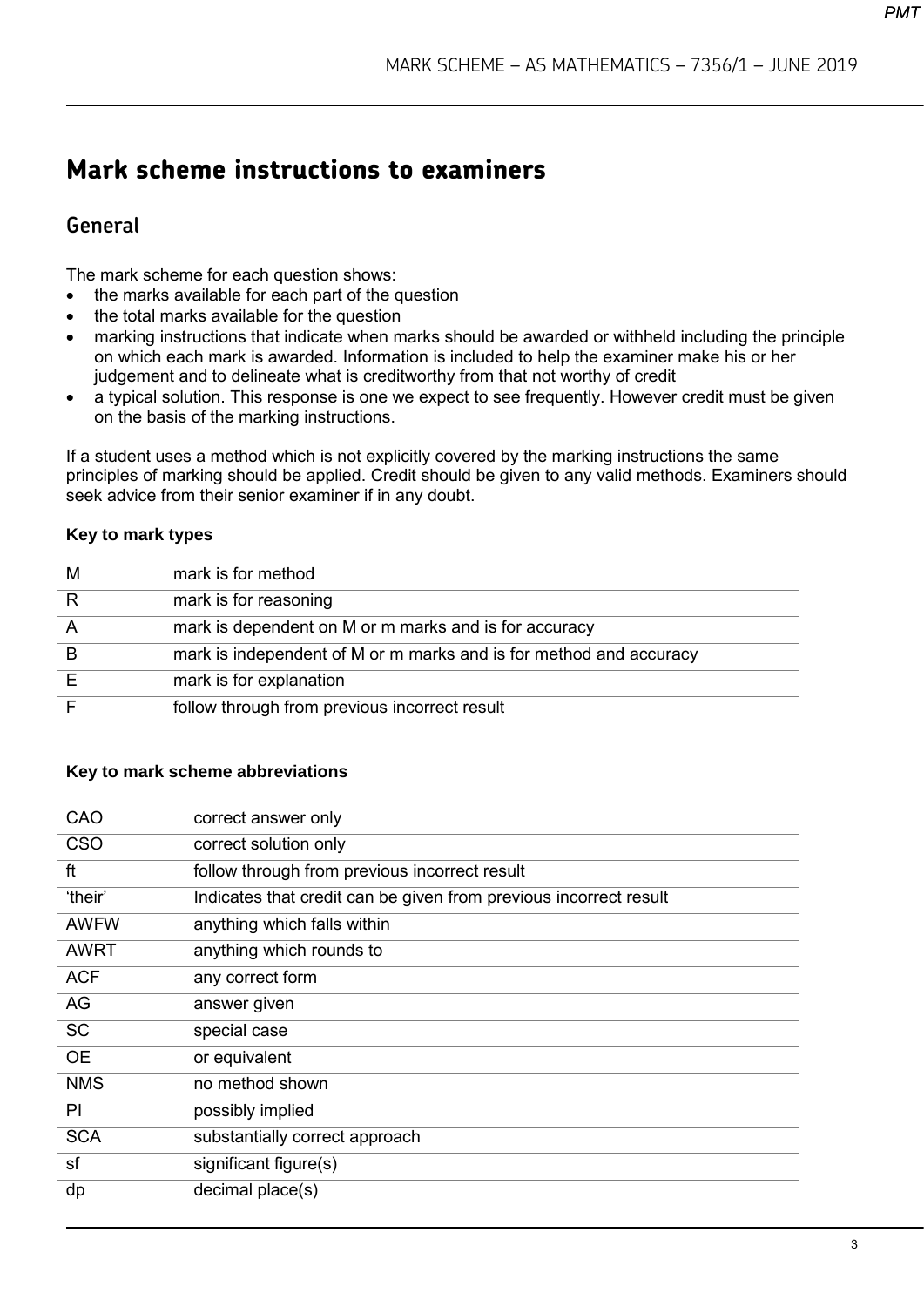# **AS/A-level Maths/Further Maths assessment objectives**

| <b>AO</b>  |                    | <b>Description</b>                                                                |  |  |  |  |
|------------|--------------------|-----------------------------------------------------------------------------------|--|--|--|--|
|            | AO1.1a             | Select routine procedures                                                         |  |  |  |  |
| AO1        | AO1.1b             | Correctly carry out routine procedures                                            |  |  |  |  |
|            | AO1.2              | Accurately recall facts, terminology and definitions                              |  |  |  |  |
|            | AO2.1              | Construct rigorous mathematical arguments (including proofs)                      |  |  |  |  |
|            | AO2.2a             | Make deductions                                                                   |  |  |  |  |
| <b>AO2</b> | AO2.2 <sub>b</sub> | Make inferences                                                                   |  |  |  |  |
|            | AO2.3              | Assess the validity of mathematical arguments                                     |  |  |  |  |
|            | AO2.4              | Explain their reasoning                                                           |  |  |  |  |
|            | AO2.5              | Use mathematical language and notation correctly                                  |  |  |  |  |
|            | AO3.1a             | Translate problems in mathematical contexts into mathematical processes           |  |  |  |  |
|            | AO3.1b             | Translate problems in non-mathematical contexts into mathematical processes       |  |  |  |  |
|            | AO3.2a             | Interpret solutions to problems in their original context                         |  |  |  |  |
|            | AO3.2 <sub>b</sub> | Where appropriate, evaluate the accuracy and limitations of solutions to problems |  |  |  |  |
| AO3        | AO3.3              | Translate situations in context into mathematical models                          |  |  |  |  |
|            | AO3.4              | Use mathematical models                                                           |  |  |  |  |
|            | AO3.5a             | Evaluate the outcomes of modelling in context                                     |  |  |  |  |
|            | AO3.5b             | Recognise the limitations of models                                               |  |  |  |  |
|            | AO3.5c             | Where appropriate, explain how to refine models                                   |  |  |  |  |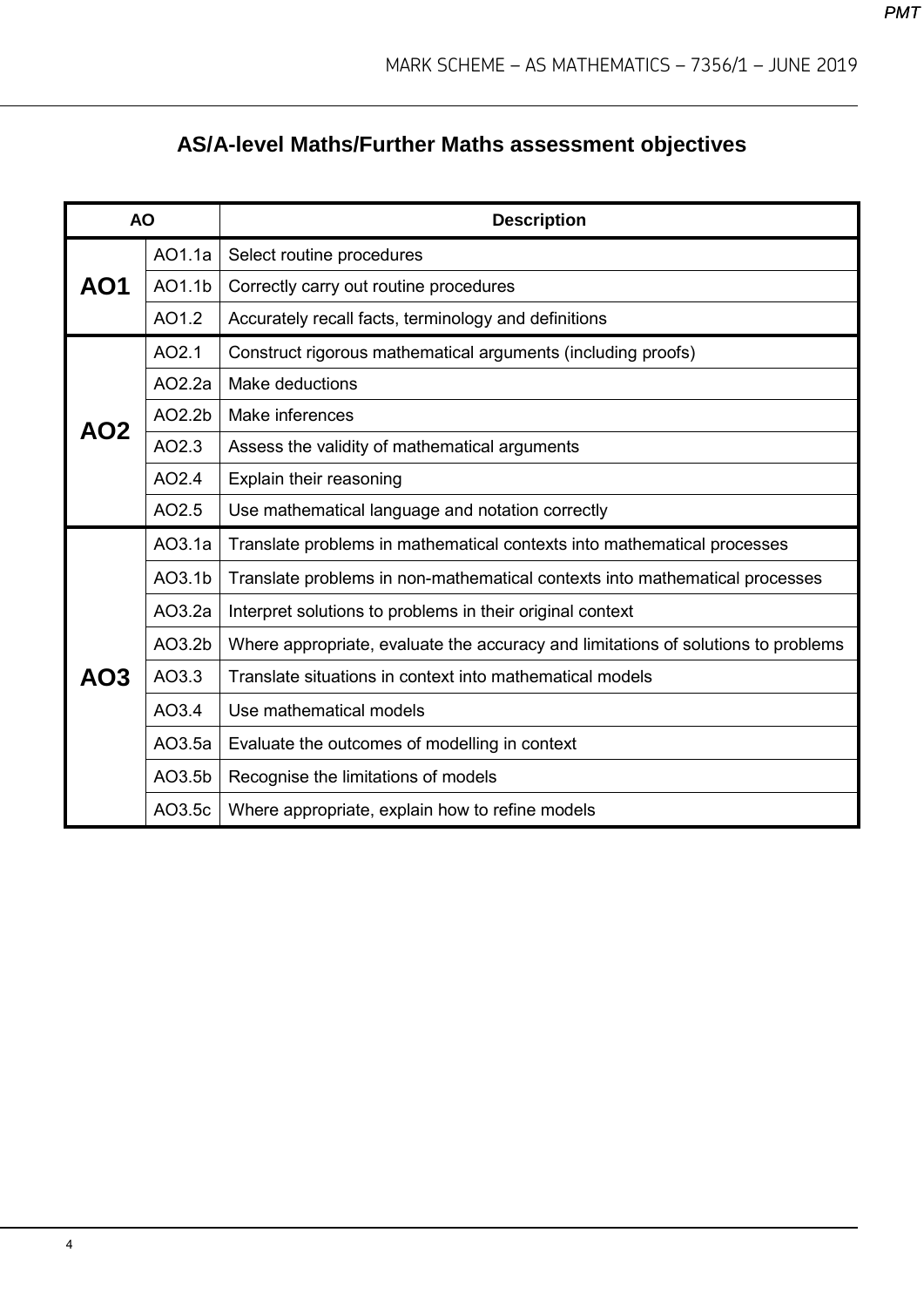Examiners should consistently apply the following general marking principles

## **No Method Shown**

Where the question specifically requires a particular method to be used, we must usually see evidence of use of this method for any marks to be awarded.

Where the answer can be reasonably obtained without showing working and it is very unlikely that the correct answer can be obtained by using an incorrect method, we must award **full marks**. However, the obvious penalty to students showing no working is that incorrect answers, however close, earn **no marks**.

Where a question asks the student to state or write down a result, no method need be shown for full marks.

Where the permitted calculator has functions which reasonably allow the solution of the question directly, the correct answer without working earns **full marks**, unless it is given to less than the degree of accuracy accepted in the mark scheme, when it gains **no marks**.

### **Otherwise we require evidence of a correct method for any marks to be awarded.**

#### **Diagrams**

Diagrams that have working on them should be treated like normal responses. If a diagram has been written on but the correct response is within the answer space, the work within the answer space should be marked. Working on diagrams that contradicts work within the answer space is not to be considered as choice but as working, and is not, therefore, penalised.

### **Work erased or crossed out**

Erased or crossed out work that is still legible and has not been replaced should be marked. Erased or crossed out work that has been replaced can be ignored.

### **Choice**

When a choice of answers and/or methods is given and the student has not clearly indicated which answer they want to be marked, mark positively, awarding marks for all of the student's best attempts. Withhold marks for final accuracy and conclusions if there are conflicting complete answers or when an incorrect solution (or part thereof) is referred to in the final answer.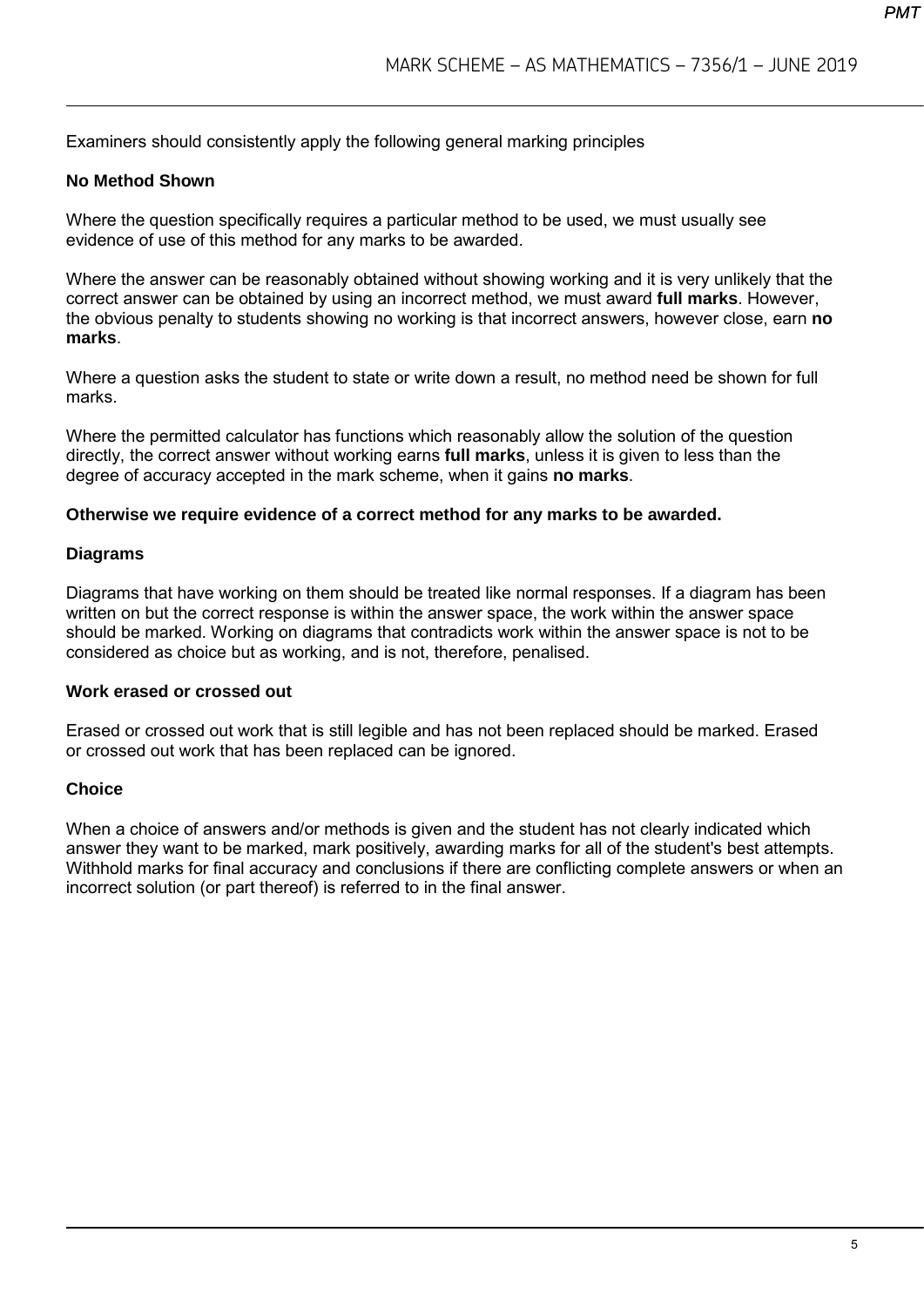*PMT*

| <b>Marking Instructions</b> | ΑO  | <b>Marks</b> | <b>Typical Solution</b> |
|-----------------------------|-----|--------------|-------------------------|
| Circles correct answer      | .1b | B1           |                         |
| Total                       |     |              |                         |

| <b>Marking Instructions</b> | <b>AO</b> | <b>Marks</b>   | <b>Typical Solution</b> |
|-----------------------------|-----------|----------------|-------------------------|
| Circles correct answer      | າາ<br>د.ء | B <sub>1</sub> | $n = 6$                 |
| Total                       |           |                |                         |

| Q    | <b>Marking Instructions</b>                 | AO.              | <b>Marks</b>   | <b>Typical Solution</b>                                 |
|------|---------------------------------------------|------------------|----------------|---------------------------------------------------------|
| 3(a) | Substitutes $x = -1$ or $x = 3$ into $f(x)$ | 3.1a             | M1             | $x=-1$ $-p-3+8+q=0$                                     |
|      | to obtain one equation or uses              |                  |                |                                                         |
|      | identity                                    |                  |                | $x=3$ $27p-27-24+q=0$                                   |
|      | eg f(x) $\equiv (x + 1)(x - 3)(ax + b)$     |                  |                |                                                         |
|      | Obtains two correct equations by            |                  |                | $p = 2$ and $q = -3$                                    |
|      | substitution method ACF                     | 1.1 <sub>b</sub> | A1             |                                                         |
|      | or obtains $a$ = 2, $b$ = 1                 |                  |                |                                                         |
|      |                                             |                  |                |                                                         |
|      | Solves to find $p$ and $q$ CAO              | 1.1 <sub>b</sub> | A <sub>1</sub> |                                                         |
|      |                                             |                  |                |                                                         |
| 3(b) | Uses inspection, division by                |                  |                |                                                         |
|      | quadratic factor or repeated division       |                  |                |                                                         |
|      | or finds third root $x = -\frac{1}{2}$      | 1.1a             | M1             | $(x+1)(x-3) = x^2 - 2x - 3$<br>$(x^2 - 2x - 3)(2x + 1)$ |
|      | PI by $(x + \frac{1}{2})$                   |                  |                |                                                         |
|      |                                             |                  |                | $(x+1)(x-3)(2x+1)$                                      |
|      |                                             |                  |                |                                                         |
|      | Completes factorisation                     | 1.1 <sub>b</sub> | A1             |                                                         |
|      | Total                                       |                  | 5              |                                                         |
|      |                                             |                  |                |                                                         |

| Q | <b>Marking Instructions</b>                                                                          | <b>AO</b> | <b>Marks</b>   | <b>Typical Solution</b>                                                                               |
|---|------------------------------------------------------------------------------------------------------|-----------|----------------|-------------------------------------------------------------------------------------------------------|
| 4 | Multiplies by $\frac{\sqrt{3}+\sqrt{2}}{\sqrt{3}+\sqrt{2}}$                                          | AO1.1a    | M1             | $\frac{\sqrt{6}}{\sqrt{3}-\sqrt{2}} \times \frac{\sqrt{3}+\sqrt{2}}{\sqrt{3}+\sqrt{2}}$<br>$\sqrt{6}$ |
|   | Correctly evaluates denominator to<br>get $3 - 2$ or 1                                               | AO1.1b    | A1             | $=\frac{\sqrt{18}+\sqrt{12}}{3-2}$                                                                    |
|   | Evaluates numerator, one term<br>correct<br>$\sqrt{18}$ or $\sqrt{12}$ or $3\sqrt{2}$ or $2\sqrt{3}$ | AO1.1b    | A1             | $\sqrt{18} + \sqrt{12}$                                                                               |
|   | Completes solution CAO                                                                               | AO2.1     | R <sub>1</sub> | $=\sqrt{9\times2}+\sqrt{4\times3}$<br>$=3\sqrt{2}+2\sqrt{3}$                                          |
|   | <b>Total</b>                                                                                         |           | 4              |                                                                                                       |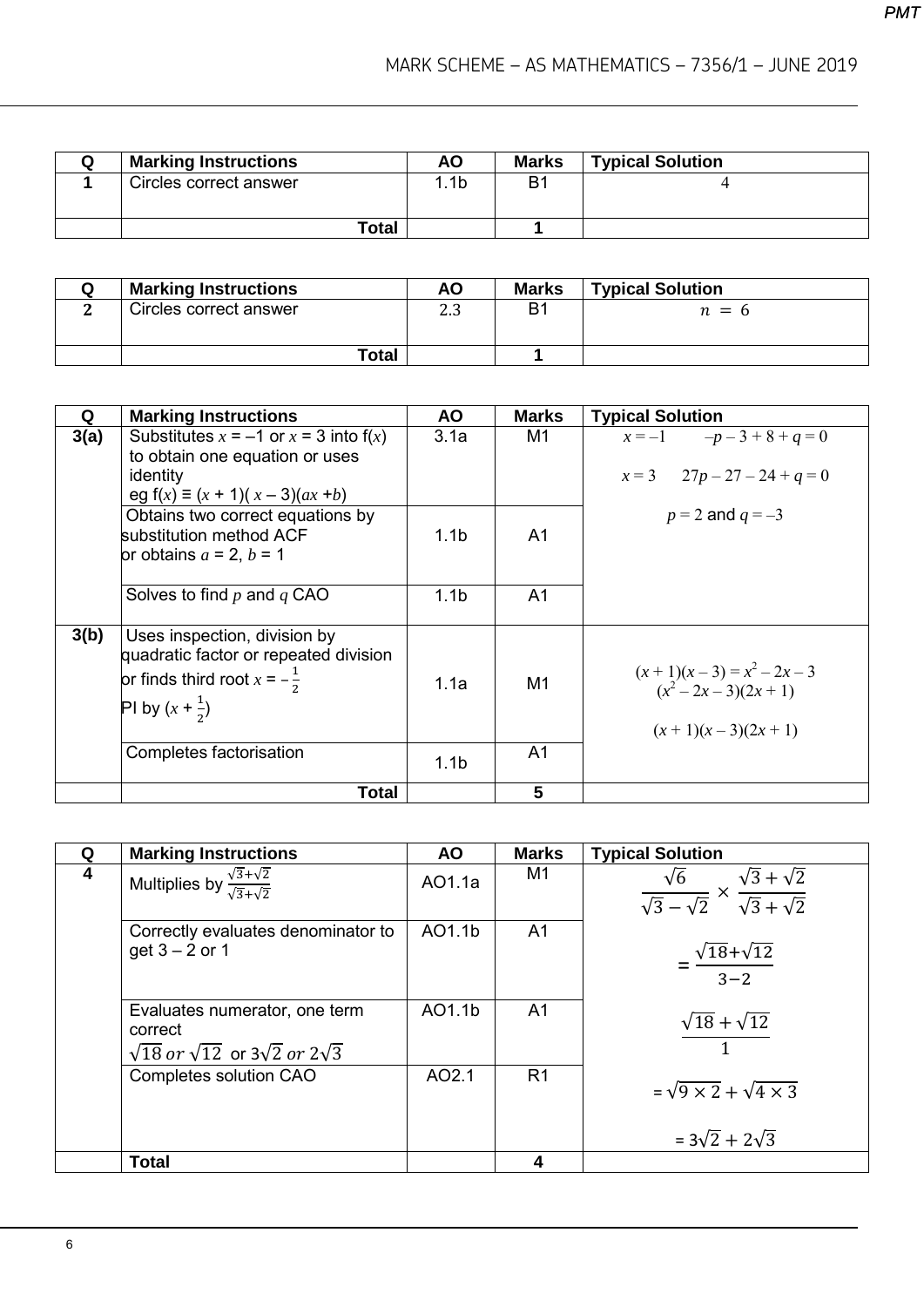| Q    | <b>Marking Instructions</b>                                                                          | <b>AO</b>        | <b>Marks</b>   | <b>Typical Solution</b>        |
|------|------------------------------------------------------------------------------------------------------|------------------|----------------|--------------------------------|
| 5(a) | Draws a correctly orientated cubic<br>graph with a max and a min                                     | 1.1a             | M1             | $g(x) = 0$ at -2 and 1 (twice) |
|      | Shows that the curve meets $x$ -axis<br>at $-2$ and 1<br>Ignore an additional cutting of the<br>axis | 1.1 <sub>b</sub> | A <sub>1</sub> |                                |
|      | Deduces the graph touches the<br>$x$ -axis at 1                                                      | 2.2a             | <b>B1</b>      |                                |
| 5(b) | States correct lower region                                                                          | 2.5              | <b>B1</b>      | $x \le -2$                     |
|      | Deduces that point value $x = 1$<br>solves the inequality                                            | 2.2a             | <b>B1</b>      | $x = 1$                        |
|      | Total                                                                                                |                  | 5              |                                |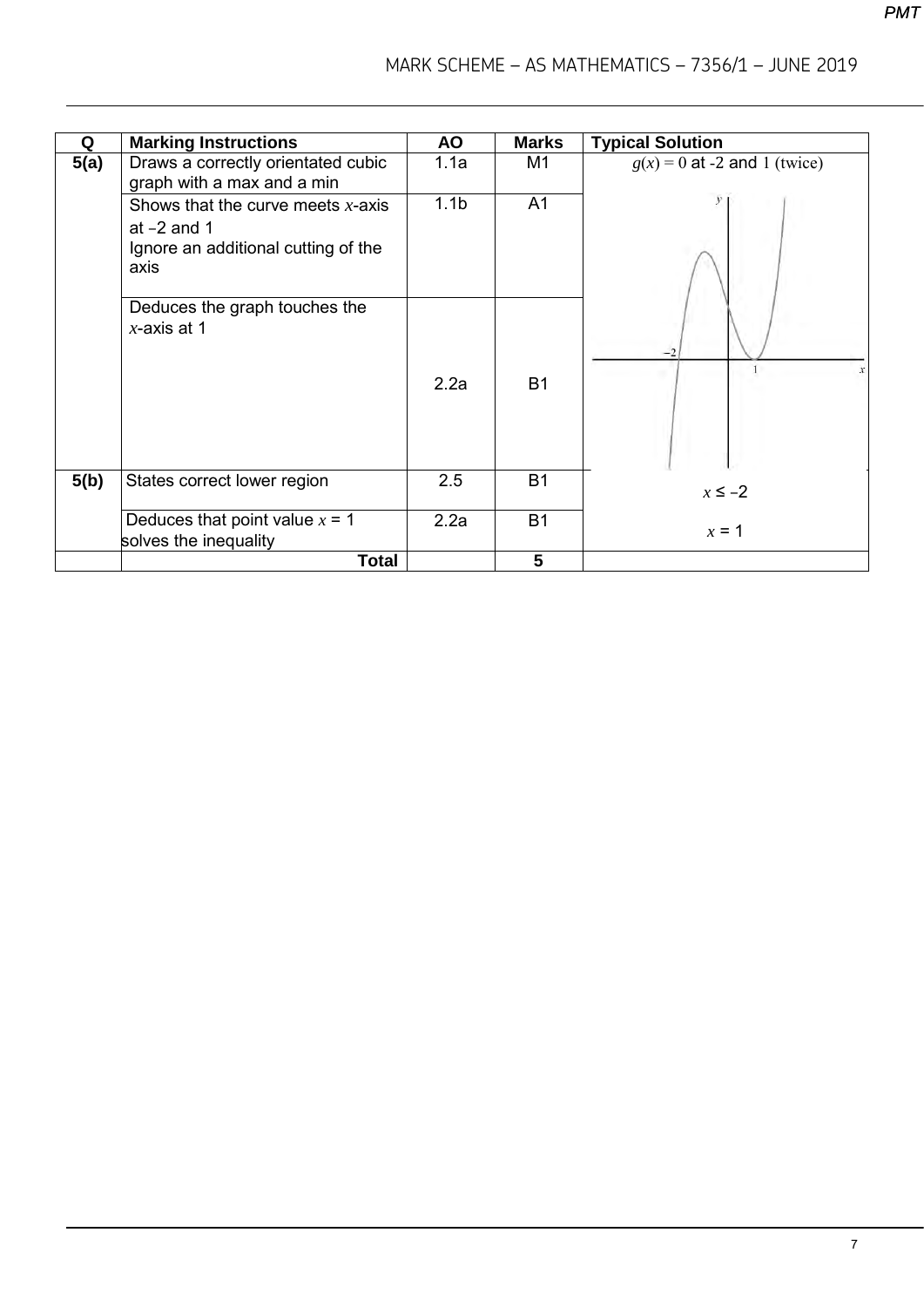| Q            | <b>Marking Instructions</b>                                                                                                                                                                                              | <b>AO</b>                | <b>Marks</b>          | <b>Typical Solution</b>                                                        |
|--------------|--------------------------------------------------------------------------------------------------------------------------------------------------------------------------------------------------------------------------|--------------------------|-----------------------|--------------------------------------------------------------------------------|
| 6<br>(a)(i)  | Uses identity to replace $\sin^2\theta$ with<br>$(1 - \cos^2 \theta)$ or uses $\sin \theta = \frac{\sqrt{3}}{2}$                                                                                                         | 1.2                      | M <sub>1</sub>        | $6(1-\cos^2\theta) + 5\cos\theta = 7$<br>$6\cos^2\theta - 5\cos\theta + 1 = 0$ |
|              | Solves quadratic equation to get<br>one solution $\cos \theta = \frac{1}{2}$ .<br>Or verifying using $\cos\theta = \frac{1}{2}$                                                                                          | 1.1a                     | A <sub>1</sub>        | $(2cos\theta - 1)(3cos\theta - 1) = 0$<br>$\cos\theta = \frac{1}{2}$           |
| 6<br>(a)(ii) | States any two correct solutions                                                                                                                                                                                         | 1.1 <sub>b</sub>         | <b>B1</b>             | $\theta = 60^\circ$ , 300°,                                                    |
|              | States two additional correct<br>solutions. Condone answers of<br>70.5 and 289.5 or greater<br>accuracy. Ignore any additional<br>answers outside the range but any<br>additional answers inside range<br>lose second B1 | 1.1 <sub>b</sub>         | <b>B1</b>             | Or $\cos\theta = \frac{1}{2}$<br>$\theta = 71^{\circ}, 289^{\circ}$            |
| 6(b)         | Writes down a set that is half the<br>values given as their solutions in<br>part (a) Accept 36° or 144°<br>Writes down an additional set that                                                                            | 2.2a<br>1.1 <sub>b</sub> | M <sub>1</sub><br>A1F | $\theta = 30^{\circ}$ , 150°, 35°, 145°                                        |
|              | is 180° more than the first set.<br>Condone AWRT integer values                                                                                                                                                          |                          |                       | 210°, 330°, 215°, 325°                                                         |
|              | Total                                                                                                                                                                                                                    |                          | 6                     |                                                                                |

| Q              | <b>Marking Instructions</b>                                    | <b>AO</b>        | <b>Marks</b>   | <b>Typical Solution</b>                                                                                               |
|----------------|----------------------------------------------------------------|------------------|----------------|-----------------------------------------------------------------------------------------------------------------------|
| $\overline{7}$ | Expands at least one bracket -                                 | 3.1a             | M1             |                                                                                                                       |
|                | must reach a quartic                                           |                  |                |                                                                                                                       |
|                |                                                                |                  |                | $(2+3y)^4 = 2^4 + 4 \times 2^3 \times (3y) + 6 \times 2^2 \times (3y)^2$                                              |
|                | Obtains at least one correct                                   |                  |                | + $4 \times 2 \times (3y)^3$ + $(3y)^4$                                                                               |
|                | expansion - not necessarily                                    | 1.1 <sub>b</sub> | A1             |                                                                                                                       |
|                | simplified                                                     |                  |                | $= 16 + 96y + 216y^{2} + 216y^{3} + 81y^{4}$                                                                          |
|                |                                                                |                  |                |                                                                                                                       |
|                | Obtains two correct expansions -<br>not necessarily simplified | 1.1 <sub>b</sub> | A <sub>1</sub> | $(2-3y)^4 = 2^4 + 4 \times 2^3 \times (-3y) +$<br>$6 \times 2^2 \times (-3y)^2 + 4 \times 2 \times (-3y)^3 + (-3y)^4$ |
|                |                                                                |                  |                |                                                                                                                       |
|                |                                                                |                  |                | $= 16 - 96y + 216y^{2} - 216y^{3} + 81y^{4}$                                                                          |
|                | Combines their expansions to                                   |                  |                |                                                                                                                       |
|                | obtain a sum containing only even                              | 1.1a             | M1             | $(2+3y)^4+(2-3y)^4$                                                                                                   |
|                | power terms.                                                   |                  |                |                                                                                                                       |
|                | Explains that $y^2$ and $y^4$ are always                       |                  |                | $=$ 32 + 432 $y^2$ + 162 $y^4$                                                                                        |
|                | positive <b>or zero</b> (for $y \in \mathbb{R}$ )              |                  |                |                                                                                                                       |
|                | Or finds minimum value using                                   | 2.4              | E1             | $y^2 \ge 0$ and $y^4 \ge 0$ for all y                                                                                 |
|                | calculus and justifies this as not just                        |                  |                |                                                                                                                       |
|                | a local minimum                                                |                  |                | $(2+3y)^4 + (2-3y)^4 \ge 32$ for all y                                                                                |
|                | Reaches correct conclusion. Sets                               |                  |                |                                                                                                                       |
|                | out a well-constructed mathematical                            | 2.1              | R <sub>1</sub> |                                                                                                                       |
|                | argument. R1 can be awarded if E1                              |                  |                |                                                                                                                       |
|                | not given.                                                     |                  |                |                                                                                                                       |
|                | Total                                                          |                  | 6              |                                                                                                                       |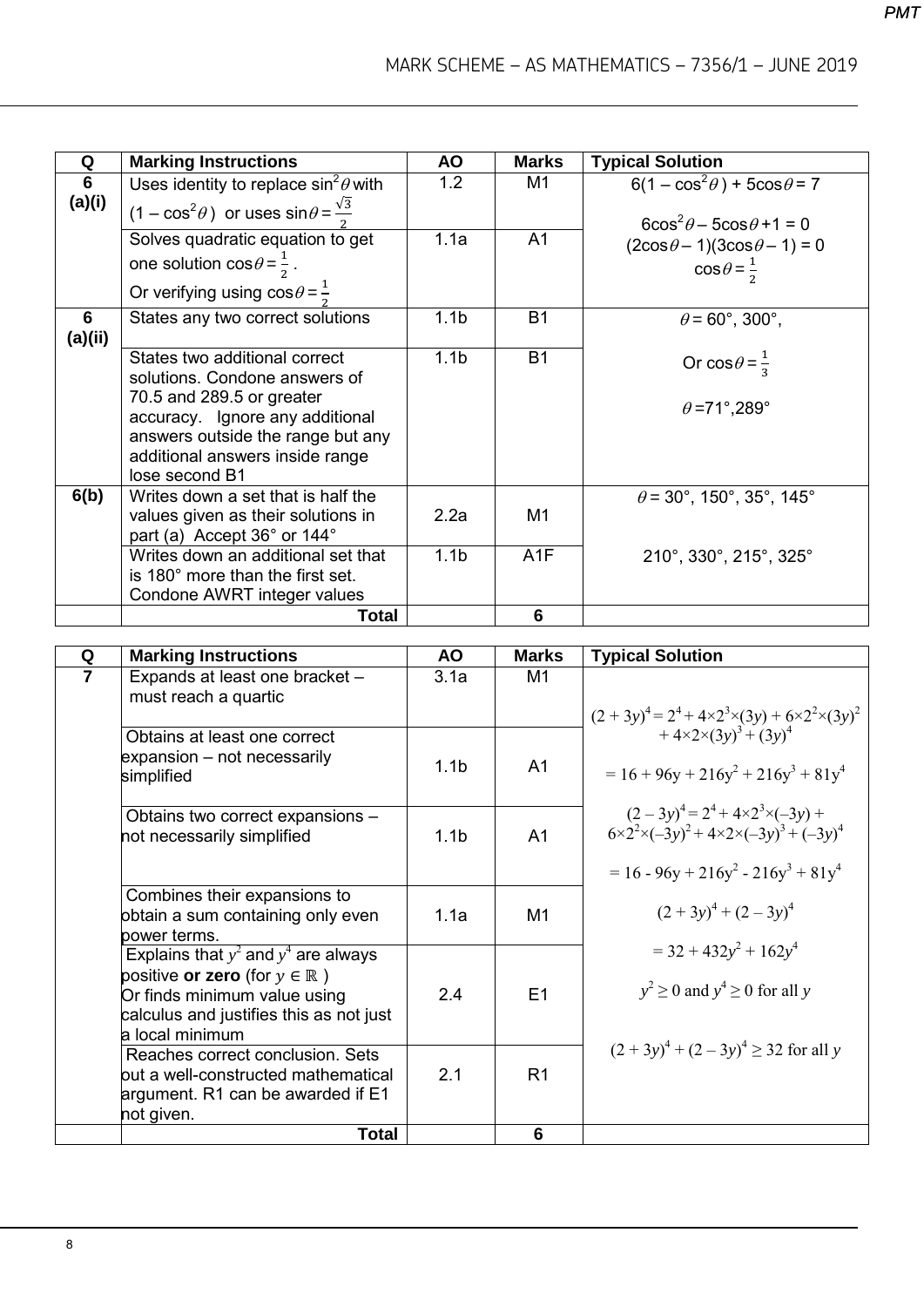| Q | <b>Marking Instructions</b>                                                                                                                                                                                                                                | <b>AO</b>        | <b>Marks</b>   | <b>Typical Solution</b>                                                                                             |
|---|------------------------------------------------------------------------------------------------------------------------------------------------------------------------------------------------------------------------------------------------------------|------------------|----------------|---------------------------------------------------------------------------------------------------------------------|
| 8 | Selects differentiation as the first<br>step. At least one term correct                                                                                                                                                                                    | 1.1a             | M1             | $\frac{x^2-1}{y^2-2x^5+5x^4+10x^3-8}$                                                                               |
|   | Differentiates fully correctly                                                                                                                                                                                                                             | 1.1 <sub>b</sub> | A <sub>1</sub> | $\frac{dy}{dx} = 10x^4 + 20x^3 + 30x^2$                                                                             |
|   | Equates their derivative to zero                                                                                                                                                                                                                           | 1.1a             | M <sub>1</sub> | $10x^2(x^2+2x+3)=0$                                                                                                 |
|   | States $x = 0$ is one solution<br>or<br>verifies $x = 0$ is a solution                                                                                                                                                                                     | 1.1 <sub>b</sub> | A <sub>1</sub> | $x = 0$ or $x^2 + 2x + 3 = 0$                                                                                       |
|   | Deduces the quadratic factor has no<br>real roots using discriminant,<br>completing the square, using<br>formula<br>Or uses a sketch from their<br>calculator<br>Or finds roots of quartic but<br>discounts non-real roots (only real<br>root is $x = 0$ ) | 2.2a             | M <sub>1</sub> | discriminant = $b^2 - 4ac = 4 - 12$<br>$=-8$<br>negative so no real solutions<br>Only stationary point at $(0, -8)$ |
|   | Deduces that there are no further<br>stationary points and concludes that<br>$(0, -8)$ is the only one.                                                                                                                                                    | 2.1              | R <sub>1</sub> |                                                                                                                     |
|   | <b>Total</b>                                                                                                                                                                                                                                               |                  | 6              |                                                                                                                     |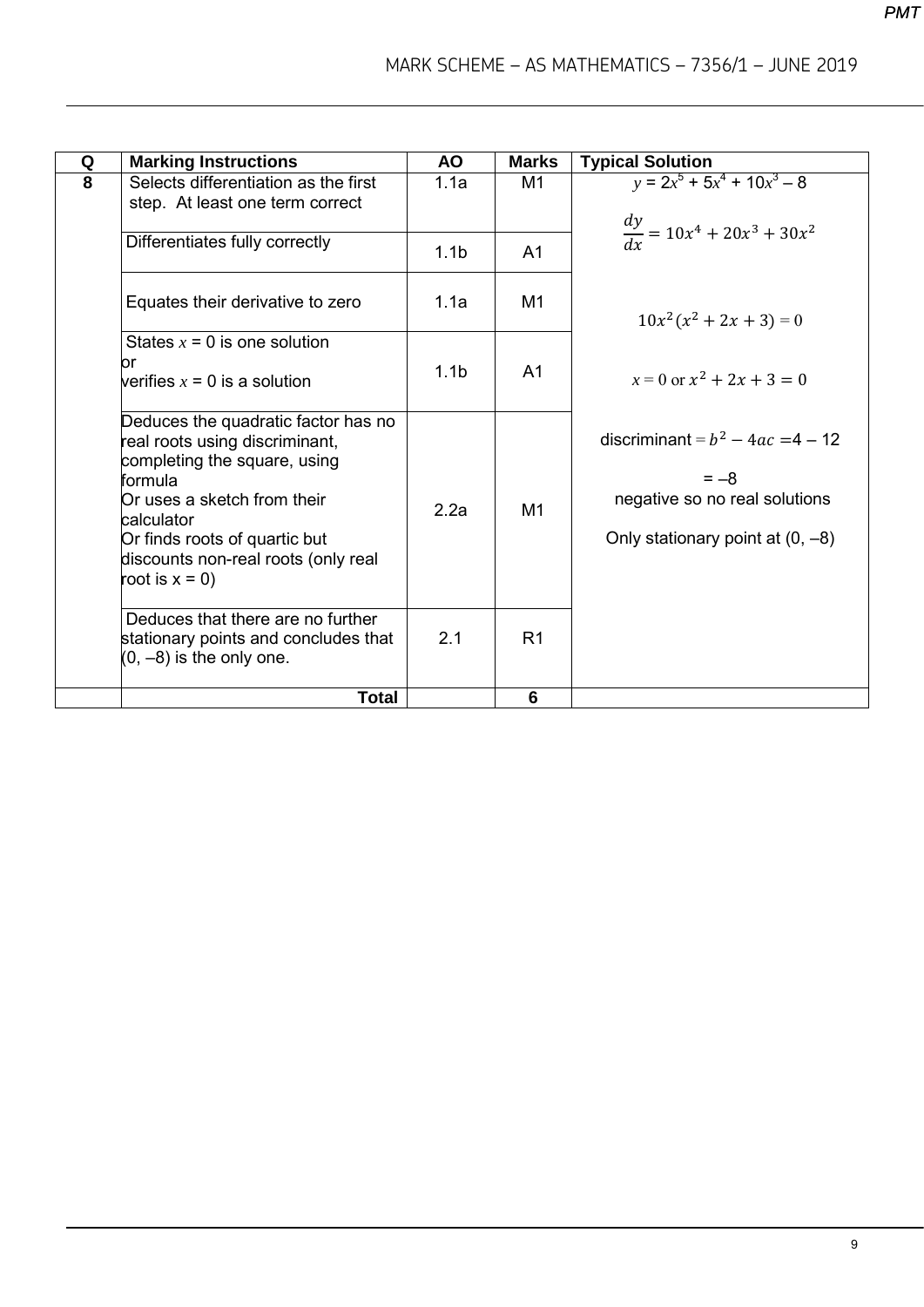| Q    | <b>Marking Instructions</b>                                                                                      | <b>AO</b>        | <b>Marks</b>     | <b>Typical Solution</b>                                      |
|------|------------------------------------------------------------------------------------------------------------------|------------------|------------------|--------------------------------------------------------------|
| 9(a) | 24<br>Decides to integrate $\frac{1}{x^3}$                                                                       | 3.1a             | M <sub>1</sub>   | $y = \int \frac{24}{x^3} dx$                                 |
|      | Obtains correct integral with or<br>without $\it c$                                                              | 1.1 <sub>b</sub> | A <sub>1</sub>   | $=-\frac{12}{r^2}+c$                                         |
|      | Includes $c$ and substitutes (2, 0) to<br>calculate $c$ or uses definite integral                                | 1.1a             | M <sub>1</sub>   | $0 = -\frac{12}{2^2} + c$                                    |
|      | Evaluates $c$ and states correct<br>equation ACF<br>Follow through only on sign error in<br>integral (c = $-3$ ) | 1.1 <sub>b</sub> | A <sub>1</sub> F | $c=3$<br>$y = -\frac{12}{x^2} + 3$                           |
| 9(b) | Finds midpoint of AB                                                                                             | 1.1 <sub>b</sub> | <b>B1</b>        | Midpoint of AB is $(-4, 2)$                                  |
|      | Finds gradient of AB (unsimplified)                                                                              | 1.1 <sub>b</sub> | <b>B1</b>        | Gradient of AB = $\frac{8-(-4)}{-2-(-6)} = 3$                |
|      | Finds gradient of curve at (2, 0)                                                                                | 1.1 <sub>b</sub> | <b>B1</b>        |                                                              |
|      | Uses perpendicular gradients<br>property                                                                         | 3.1a             | M <sub>1</sub>   | Gradient of perpendicular bisector                           |
|      | Finds the correct equation of the<br>perpendicular bisector using (-4, 2),<br>or the correct equation of the     | 3.1a             | M <sub>1</sub>   | Equation is $y = \frac{-1}{3}x + \frac{2}{3}$                |
|      | normal using (2, 0) ACF<br>PI by correct "m & c" pair                                                            |                  |                  | When $x = 2$ , $y = \frac{-1}{3} \times 2 + \frac{2}{3} = 0$ |
|      | Completes rigorous argument to<br>show that the perpendicular<br>bisector is the normal.                         | 2.1              | R <sub>1</sub>   | So passes through (2,0)                                      |
|      | Must include showing normal and<br>bisector have the same gradient                                               |                  |                  | Gradient of curve at (2, 0) is $\frac{24}{23}$ = 3           |
|      | and that (2, 0) lies on the bisector,<br>or that (-4, 2) lies on the normal, or                                  |                  |                  | Gradient of normal is $\frac{-1}{3}$                         |
|      | that the equations are identical.                                                                                |                  |                  | So perpendicular bisector is the<br>normal                   |
|      |                                                                                                                  |                  |                  |                                                              |
|      | <b>Total</b>                                                                                                     |                  | 10               |                                                              |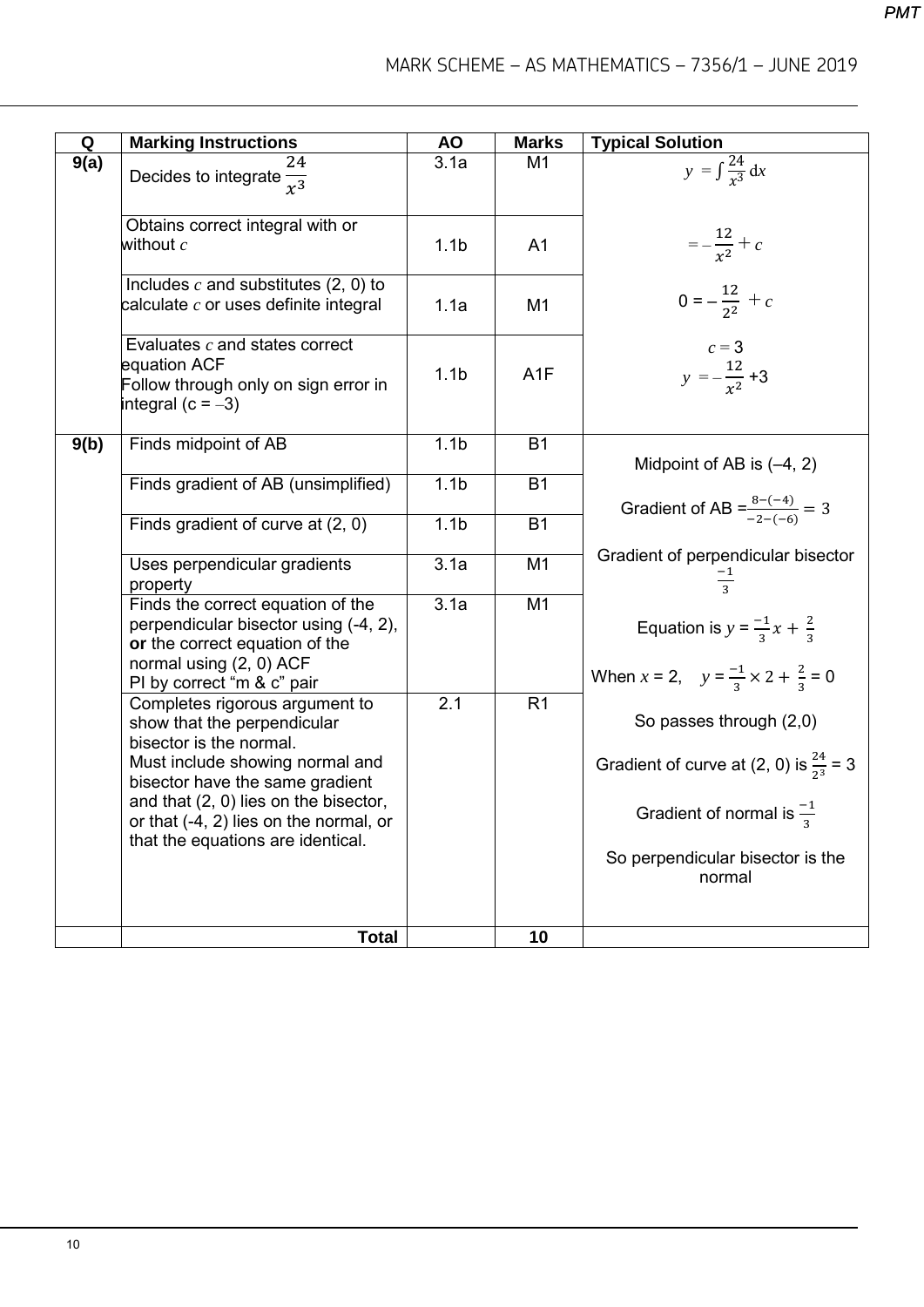| Q               | <b>Marking Instructions</b>             | <b>AO</b>        | <b>Marks</b>     | <b>Typical Solution</b>             |
|-----------------|-----------------------------------------|------------------|------------------|-------------------------------------|
| 10              | States $A = 12$                         | 3.3              | <b>B1</b>        | $A = 12$                            |
| (a)(i)          |                                         |                  |                  |                                     |
| 10 <sup>°</sup> | States $B = 6$                          | 3.3              | <b>B1</b>        | $B = 6$                             |
| (a)(ii)         |                                         |                  |                  |                                     |
| 10              | Applies formula using their $A$ and $B$ | 1.1 <sub>b</sub> | B <sub>1</sub> F | $12 + 6 \sin 58 = 17.1$             |
| (a)(iii)        | 2 sf or better provided their answer    |                  |                  |                                     |
|                 | $>12$ and $< 24$                        |                  |                  |                                     |
| 10 <sup>°</sup> | Substitutes 17.4 into formula with      | 1.1a             | M1               | $17.4 = 12 + 6 \sin t$              |
| (a)(iv)         | their $A$ and $B$                       |                  |                  |                                     |
|                 | Evaluates first value of t. AWFW 64     | 1.1 <sub>b</sub> | A <sub>1</sub>   | $\sin t = 0.9$                      |
|                 | to $65$                                 |                  |                  | $t = 64$                            |
|                 | Evaluates second value of $t$ as 180    | 3.4              | M <sub>1</sub>   |                                     |
|                 | $-$ their first value $\pm 1$           |                  |                  | second value of $t$ is 116          |
|                 | Or Subtracts their first value from     |                  |                  |                                     |
|                 | 90 and doubles                          |                  |                  | So answer is 53 days                |
|                 | <b>Obtains final answer</b>             | 3.2a             | A <sub>1</sub>   |                                     |
|                 | AWRT <sub>50</sub>                      |                  |                  |                                     |
| 10 <sub>1</sub> | Explains 360 days is not the same       | 3.5 <sub>b</sub> |                  | Jude's model will repeat after 360  |
| (a)(v)          | as a year. Must mention 360             |                  | E1               | days but a year has 365 days.       |
|                 |                                         |                  |                  |                                     |
| 10(b)           | Explains that Anisa's model adjusts     | 3.5 <sub>c</sub> |                  | Anisa's model will repeat after 365 |
|                 | the repeating pattern to match the      |                  | E1               | days because of the fraction        |
|                 | number of days in a year.               |                  |                  |                                     |
|                 | Mark may be supported by                |                  |                  |                                     |
|                 | response seen in part $(a)(v)$          |                  |                  |                                     |
|                 | <b>Total</b>                            |                  | 9                |                                     |

|    | <b>Marking Instructions</b> | ΑO               | <b>Marks</b>   | <b>Typical Solution</b> |
|----|-----------------------------|------------------|----------------|-------------------------|
| 11 | Circles correct answer      | 1.1 <sub>b</sub> | B <sub>1</sub> | $2 \text{ ms}^{-1}$     |
|    | Total                       |                  |                |                         |

| ω  | <b>Marking Instructions</b> | ΑO  | <b>Marks</b> | <b>Typical Solution</b>             |
|----|-----------------------------|-----|--------------|-------------------------------------|
| 12 | Ticks correct box           | 3.3 | <b>B1</b>    | $T$ is directly proportional to $m$ |
|    | Total                       |     |              |                                     |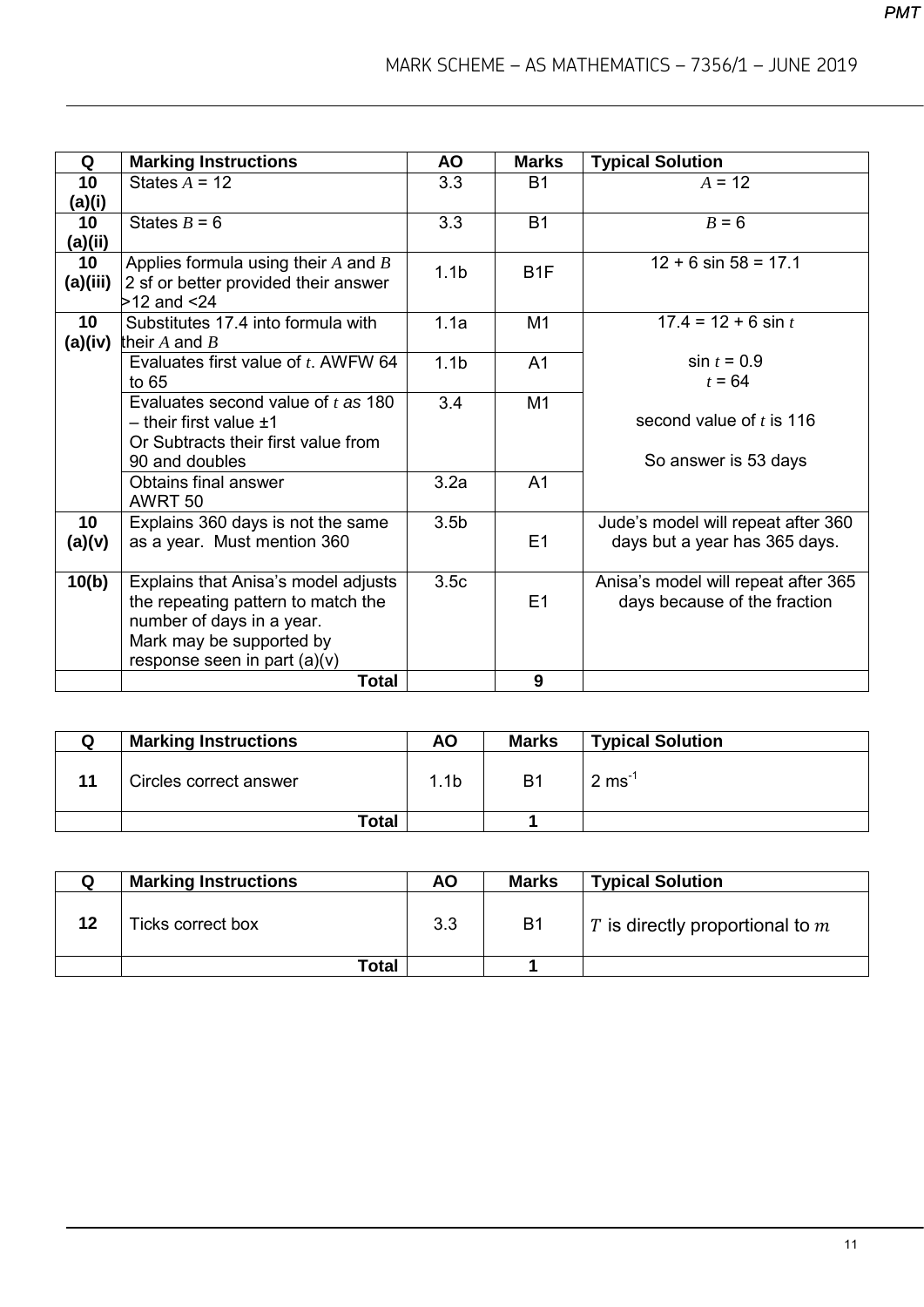| Q     | <b>Marking Instructions</b>                                                                              | <b>AO</b>        | <b>Marks</b>     | <b>Typical Solution</b>                                  |
|-------|----------------------------------------------------------------------------------------------------------|------------------|------------------|----------------------------------------------------------|
| 13(a) | Integrates given velocity equation,<br>with at least one term correct PI                                 | 3.4              | M <sub>1</sub>   | $s = \int_{0}^{10} 0.48t^2 - 0.024t^3 dt$                |
|       | Obtains fully correct integral PI                                                                        | 1.1 <sub>b</sub> | A <sub>1</sub>   | $s = [0.16t^3 - 0.006t^4]_0^{10}$                        |
|       | Substitutes correct limits to obtain<br>correct answer. CAO. Condone<br>omission of units.               | 1.1 <sub>b</sub> | A <sub>1</sub>   | $s = 100$ m                                              |
| 13(b) | Differentiates $v$ (at least one term<br>correct) PI                                                     | 3.4              | M <sub>1</sub>   | $\frac{dv}{dt} = 0.96t - 0.072t^2$                       |
|       | Equates their $\frac{dv}{dt}$ equation to zero<br>PI                                                     | 1.1a             | M <sub>1</sub>   | $0.96t - 0.072t^2 = 0$                                   |
|       | Finds correct non-zero value for t                                                                       | 1.1 <sub>b</sub> | A <sub>1</sub>   | $t = 0$ or $t = \frac{40}{3}$                            |
|       | Finds correct maximum speed 28.4<br>Condone exact answer $28\frac{4}{5}$ .<br>Condone omission of units. | 1.1 <sub>b</sub> | A1               | When $t = \frac{40}{3}$ then $v = 28.4$ ms <sup>-1</sup> |
| 13(c) | Deduces lower critical value of t<br>with correct associated inequality                                  | 2.2a             | R <sub>1</sub> F |                                                          |
|       | Follow through their value of $t$ from<br>part (b) provided $0 < t < 15$                                 |                  |                  | $\frac{40}{3} < t \leq 15$                               |
|       | States $t \leq 15$                                                                                       | 2.5              | R <sub>1</sub>   |                                                          |
|       | <b>Total</b>                                                                                             |                  | $\boldsymbol{9}$ |                                                          |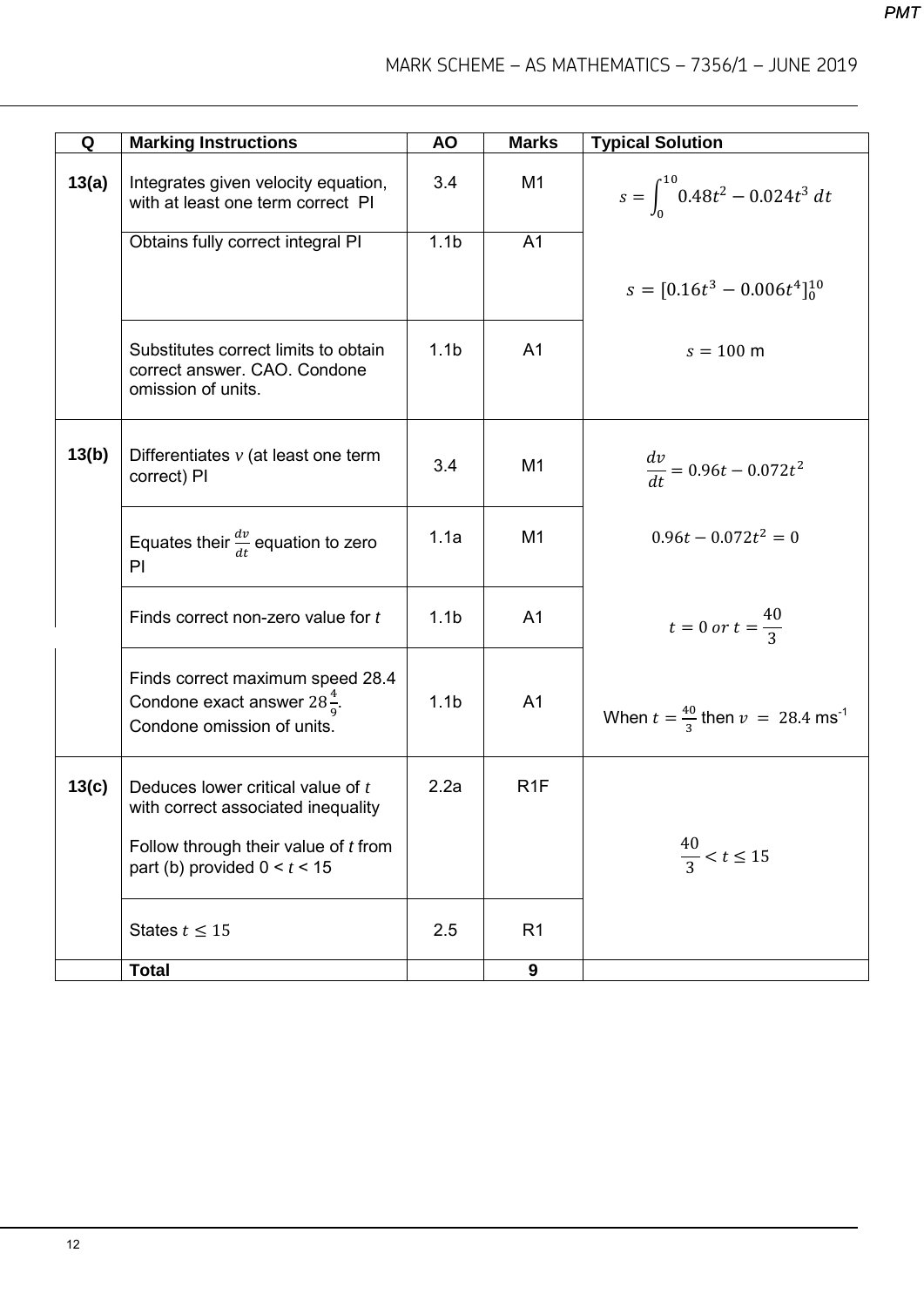| 14(a)         | <b>Condone omission of units</b><br>throughout this question                                                                                                                         | 1.1a             | M1             | Distance = $\sqrt{(13-3)^2+(-22-2)^2}$                                             |
|---------------|--------------------------------------------------------------------------------------------------------------------------------------------------------------------------------------|------------------|----------------|------------------------------------------------------------------------------------|
|               | Calculates the magnitude of AB<br>Ignore one sign error.                                                                                                                             |                  |                | $= 26$                                                                             |
|               | Obtains correct distance.                                                                                                                                                            | 1.1 <sub>b</sub> | A <sub>1</sub> |                                                                                    |
| 14(b)         | Explains that A remains at rest<br>implies resultant force $= 0$ and<br>shows $F_1 + F_2 + F_3 = 0$<br>or shows addition of $F_1$ and $F_2$ and<br>states that $F_3$ is the opposite | 2.4              | E1             | $(-2i + 4j) + (6i - 10j) = 4i - 6j$<br>so $\mathbf{F}_3$ is the opposite = -4i +6j |
| 14<br>(c)(i)  | Calculates magnitude of given<br>force<br><b>Or</b> uses Newton's second law to<br>obtain $a = 6.25i - 15j$                                                                          | 1.1a             | M1             | $ F  = 13$<br>$13 = 0.8a$<br>$a = 16.25$                                           |
|               | Completes calculation correctly AG                                                                                                                                                   | 2.1              | R <sub>1</sub> |                                                                                    |
| 14<br>(c)(ii) | Uses appropriate suvat equation<br>with $a = 16.25$ and their s used                                                                                                                 | 3.3              | M1             | $26 = 0.5 \times 16.25 \times t^2$                                                 |
|               | Solves to find the correct value of<br>time to 2sf                                                                                                                                   | 1.1 <sub>b</sub> | A <sub>1</sub> | $t^2 = 3.2$<br>$t = 1.8$                                                           |
|               | <b>Total</b>                                                                                                                                                                         |                  | $\overline{7}$ |                                                                                    |